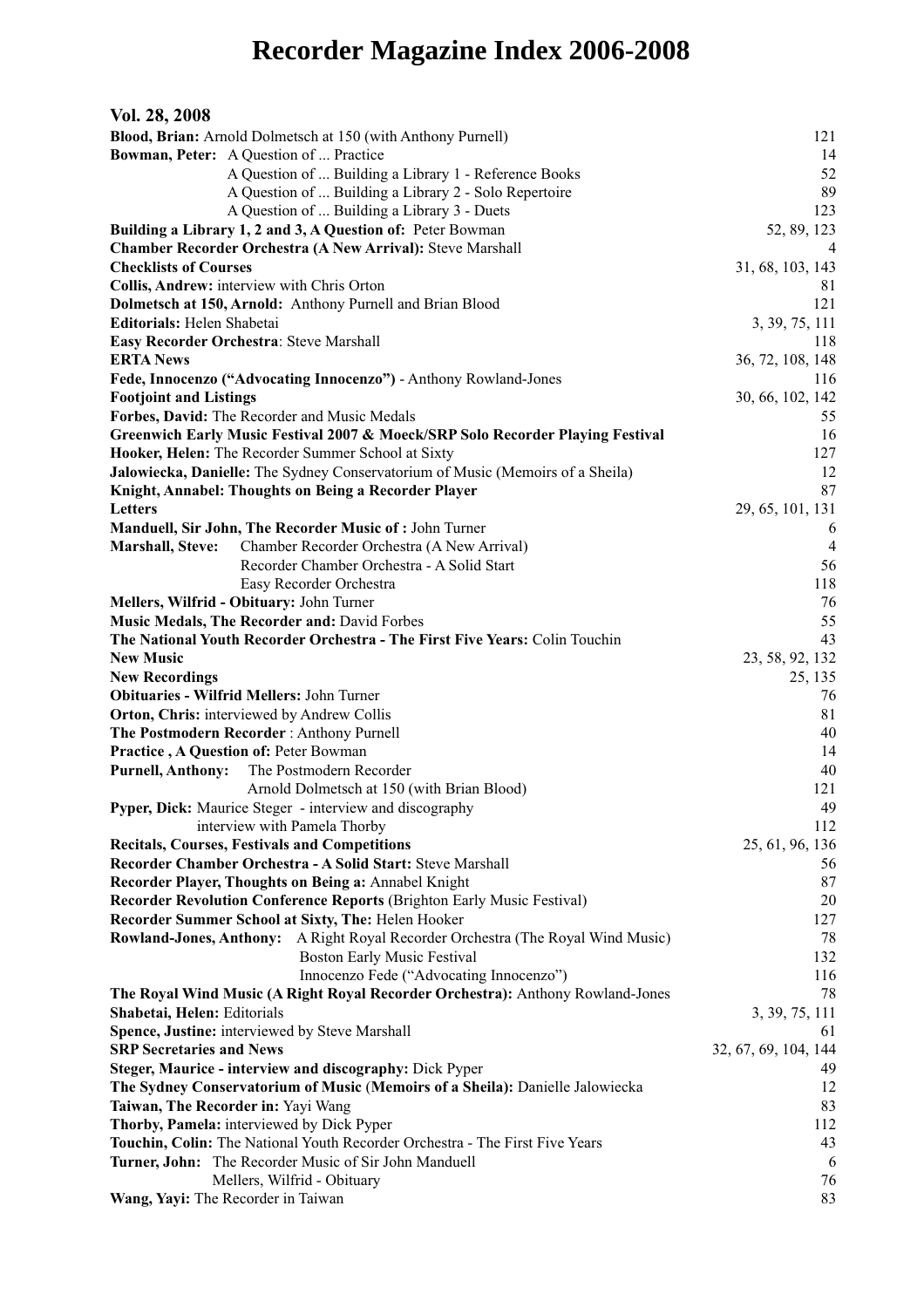## **Recorder Magazine 2007, Vol. 27**

| Amsterdam Loeki Stardust Quartet, Interview with: Francisco Rosado                                                                       | $\mathfrak{S}$         |
|------------------------------------------------------------------------------------------------------------------------------------------|------------------------|
| Bach and the Recorder, Part 1: Nik Tarasov                                                                                               | 12                     |
| Part 2: Nik Tarasov                                                                                                                      | 54                     |
| Beckett, John - Obituary: Theo Wyatt & John Sothcott                                                                                     | 124                    |
| Boosey, Katriina: A Day in the Life of a Recorder Player                                                                                 | 93                     |
| <b>Boston Early Music Festival: Anthony Rowland-Jones</b>                                                                                | 132                    |
| Bowman, Peter: A Question of  Repertoire                                                                                                 | 6                      |
| A Question of  Wood                                                                                                                      | 138                    |
| <b>Checklists of Courses</b>                                                                                                             | 38, 79, 115, 151       |
| Editorials: Helen Shabetai                                                                                                               | 3, 47, 87, 123         |
| <b>ERTA News</b>                                                                                                                         | 44, 84, 120, 156       |
| Farquhar, Ian: The Recorder Orchestra                                                                                                    | 64                     |
| Flautando Köln, Interview with: Francisco Rosado                                                                                         | 20                     |
| Flute & 4th Flute, On Playing the 3rd (Recorders in a' and b' flat): Dale Highbee                                                        | 91                     |
| Footjoint                                                                                                                                | 33, 77, 114, 150<br>95 |
| Forbes, Janet: B is for Blokfluit (The Royal Conservatoire, The Hague)<br>Galbraith, Jillian: The Musical Shoremaster - David Allan 1760 | 88                     |
| Ganassi and Aristoxenus (Good Advice from an Unexpected Source): Anthony Rowland-Jones                                                   | 66                     |
| Greenwich Early Music Festival, A Weekend Spent at the: Claudine Nightingale                                                             | 8                      |
| Highbee, Dale: On Playing the 3rd Flute & 4th Flute (Recorders in a' and b' flat)                                                        | 91                     |
| James, Mabel & Judith Railton: Obituary - a tribute to Colin Martin                                                                      | 48                     |
| Johns, Paul: Theo Wyatt, An Appreciation                                                                                                 | $\overline{4}$         |
| <b>Letters</b>                                                                                                                           | 36, 77, 113, 149       |
| MacMillan, Douglas: The Recorder 1800-1905                                                                                               | 126                    |
| <b>Marshall, Steve:</b><br>Practical Tips for Mere Mortals, Part 5                                                                       | 22                     |
| Interview with Justine Spence                                                                                                            | 61                     |
| Martin, Anne: A Profile of Dick Pyper                                                                                                    | 50                     |
| Martin, Colin - a tribute: Mabel James & Judith Railton                                                                                  | 48                     |
| The Musical Shoremaster - David Allan 1760: Jillian Galbraith                                                                            | 88                     |
| <b>New Books &amp; Instruments</b>                                                                                                       | 27, 71, 97, 142        |
| <b>New Music</b>                                                                                                                         | 24, 69, 100, 140       |
| <b>New Recordings</b>                                                                                                                    | 26, 67, 102, 143       |
| Nightingale, Claudine: A Weekend Spent at the Greenwich Early Music Festival                                                             | 8                      |
| Obituaries - a tribute to Colin Martin: Mabel James & Judith Railton                                                                     | 48                     |
| John Beckett: Theo Wyatt & John Sothcott                                                                                                 | 124                    |
| Piers Adams Recorder Roadshow: Ruth Tamburro                                                                                             | 51                     |
| Practical Tips for Mere Mortals, Part 5: Steve Marshall                                                                                  | 22                     |
| Pyper, A Profile of: Anne Martin                                                                                                         | 50                     |
| <b>Recitals, Courses, Festivals and Competitions</b>                                                                                     | 28, 73, 103, 144       |
| Recorder 1800-1905, The: Douglas MacMillan                                                                                               | 126                    |
| Recorder Orchestra, The: Ian Farquhar                                                                                                    | 64                     |
| Recorder Player, A Day in the Life of a: Katriina Boosey                                                                                 | 93                     |
| <b>Repertoire, A Question of: Peter Bowman</b>                                                                                           | 6                      |
| Robinson, Andrew: Sardelli's book on Vivaldi's Music for flute & recorder                                                                | 97                     |
| Rosado, Francisco: Interview with Flautando Köln                                                                                         | 20                     |
| Interview with Amsterdam Loeki Stardust Quartet                                                                                          | 135                    |
| Rowland-Jones, Anthony: Good Advice from an Unexpected Source (Ganassi & Aristoxenus)                                                    | 66                     |
| <b>Boston Early Music Festival</b>                                                                                                       | 132                    |
| Royal Conservatoire, The Hague (B is for Blokfluit): Janet Forbes                                                                        | 95<br>97               |
| Sardelli's book on Vivaldi's Music for flute & recorder: Andrew Robinson                                                                 |                        |
| Shabetai, Helen: Editorials<br>Spence, Justine: interviewed by Steve Marshall                                                            | 3, 47, 87, 123<br>61   |
| <b>SRP News and Secretaries</b>                                                                                                          | 40, 80, 116, 152       |
| Tamburro, Ruth: Piers Adams Recorder Roadshow                                                                                            | 51                     |
| Tarasov, Nik: Bach and the Recorder, Part 1                                                                                              | 12                     |
| Part 2                                                                                                                                   | 54                     |
| Wood, A Question of  : Peter Bowman                                                                                                      | 138                    |
| Wyatt, Theo, An Appreciation: Paul Johns                                                                                                 | 4                      |
|                                                                                                                                          |                        |